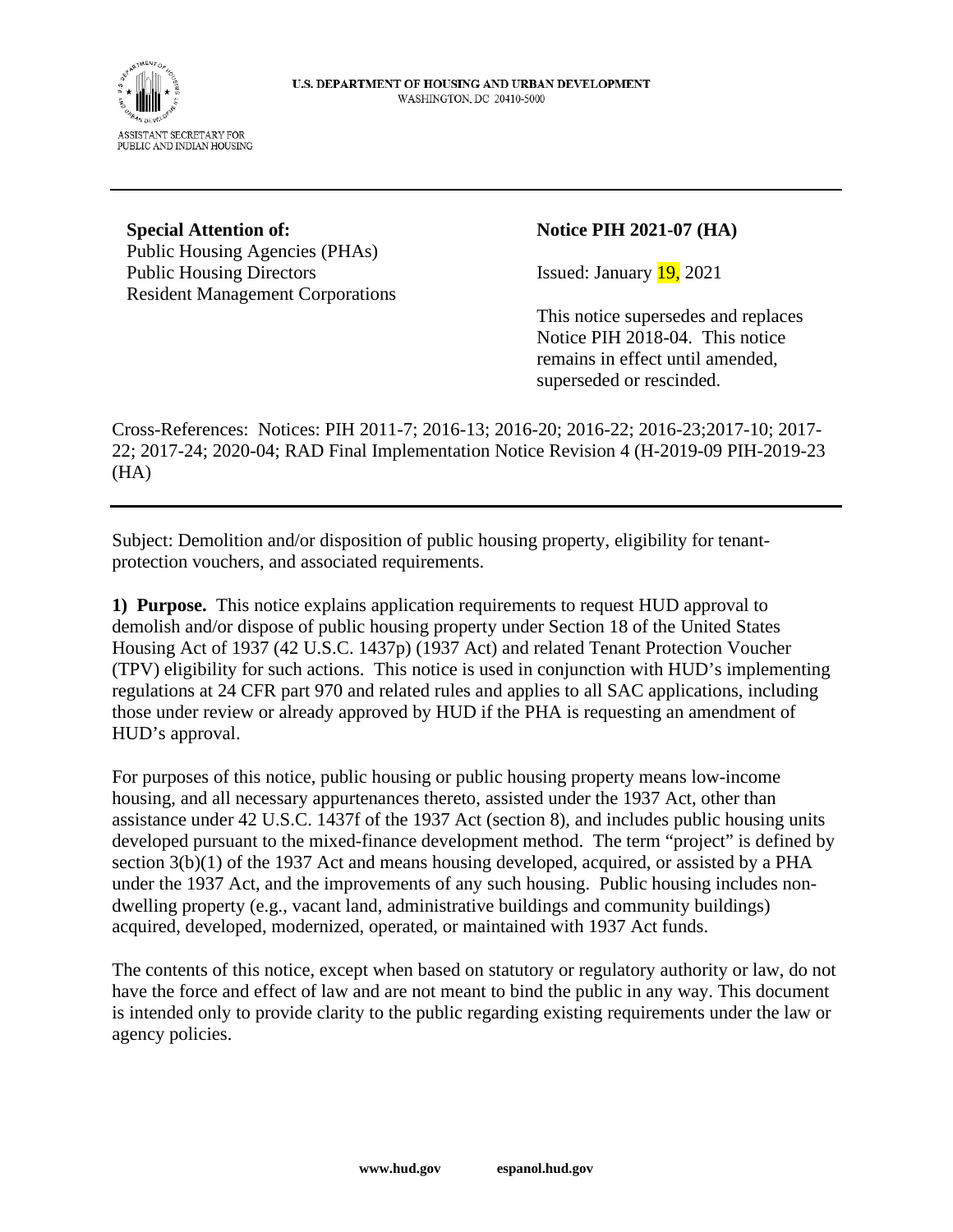# **2) SAC Application Requirements.[1](#page-1-0)**

**A. Processing.** HUD's Special Applications Center (SAC) reviews applications for demolition and disposition (SAC applications) in accordance with the requirements of 24 CFR part 970. SAC only reviews complete SAC applications. Pursuant to 24 CFR 970.29, HUD disapproves a SAC application if HUD determines: (1) a certification made by the PHA under 24 CFR part 970 is clearly inconsistent with the PHA Plan or any information and data available to or requested by HUD; or (2) the application was not developed in consultation with residents, resident groups, and local government officials.

**B. PHA Plan.** Proposed demolition or disposition must be included in a PHA Annual Plan, Significant Amendment, or MTW Annual Plan. All PHAs, including qualified PHAs, must discuss the demolition or disposition at a public hearing, as required by 24 CFR 903.17.<sup>2</sup>

**C. Environmental Requirements.** Proposed demolitions and disposition must comply with 24 CFR 970.13 and have environmental clearance, which means final approval from a HUD Approving Official or the Responsible Entity of an environmental review conducted under 24 CFR part 50 or 58. See Notice PIH 2016-22. PHAs are responsible for providing the Responsible Entity or local Office of Public Housing (Field Office) with a full description of the activities in connection with the demolition and/or disposition (including relocation, known future use of the site, use of disposition proceeds) to comply with aggregation requirements.<sup>[3](#page-1-1)</sup> The site re-use is not limited to future actions by the PHA, but includes any future known re-use. See 24 CFR 970.13(b) for factors in determining what constitutes a known future use.

**D. Resident Consultation.** In addition to resident consultation for PHA Plans, PHAs must comply with resident consultation requirements under 24 CFR 970.9, including consultation with: (i) residents who may be affected by the demolition or disposition action; (ii) resident organizations for the affected project, if any; (iii) PHA-wide resident organizations, if any; and (iv) the Resident Advisory Board or equivalent body. PHAs must ensure communications and materials are accessible to individuals with disabilities and take reasonable steps to provide meaningful access to persons with Limited English Proficiency (LEP). See section 6)F.5.

**E. Offer of Sale to Resident Organizations (Disposition Only).** PHAs must, in appropriate circumstances as determined by the Assistant Secretary, provide resident entities the opportunity to purchase the project, subject to certain exceptions. See 24 CFR 970.9(b)(3). A PHA requesting consideration of exceptions to 24 CFR 970.9(b)(1) must follow the process stated at 24 CFR 970.9(b)(4).

**F. Board Resolution.** A PHA must obtain a signed and dated resolution from its Board of Commissioners authorizing the PHA to submit the SAC application. The Board must be consulted and approve all material parts of the SAC application including the justification;

<span id="page-1-0"></span><sup>&</sup>lt;sup>1</sup> Note that these items are not a substitute for the SAC application requirements described in 24 CFR part 970 or HUD-52860. Rather, the below provide additional guidance and clarification on certain requirements.

<span id="page-1-1"></span><sup>3</sup> See 24 CFR 58.32 and 24 CFR 50.21.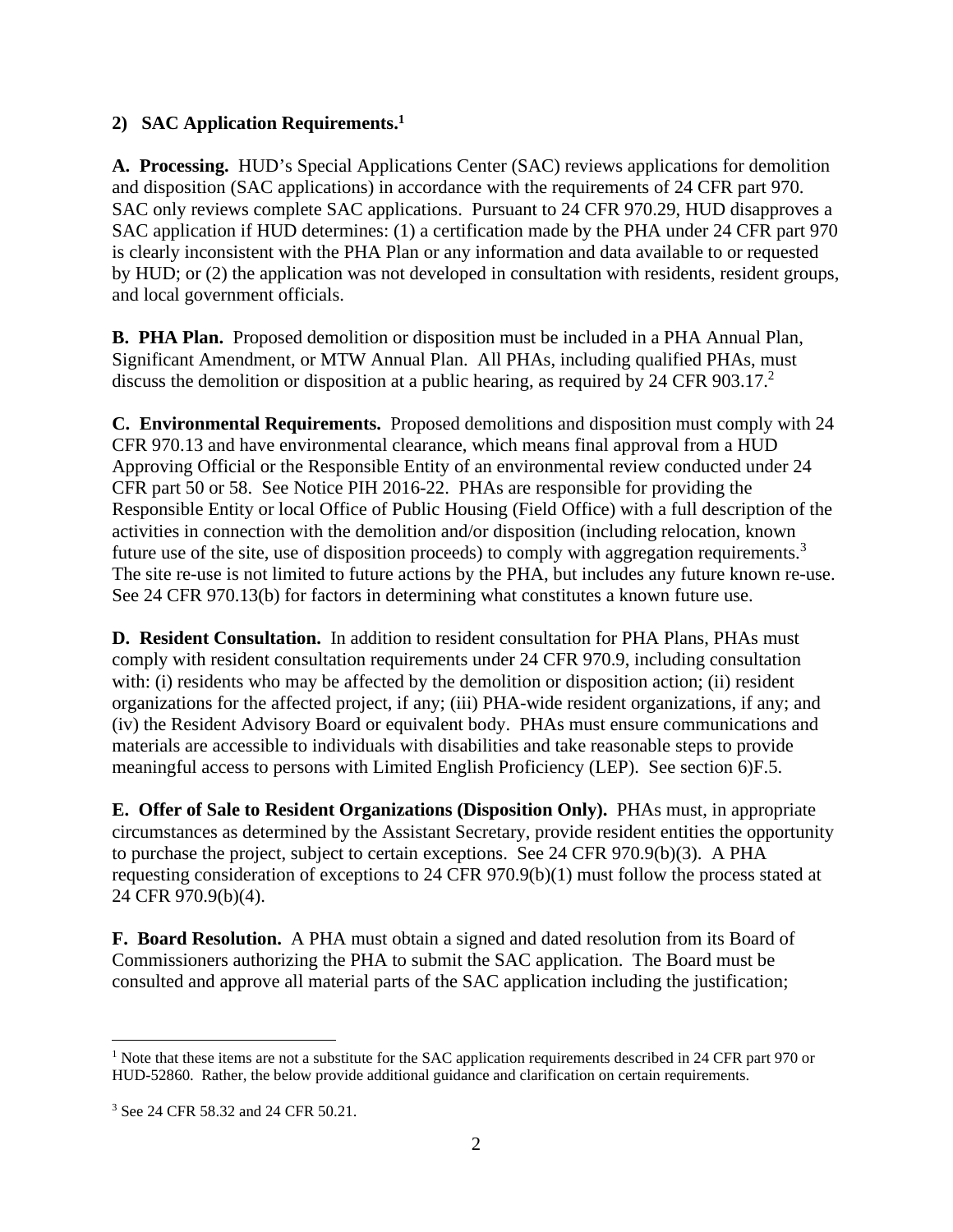method of disposition (if applicable); use of proceeds; and relocation plan. The authorizing resolution must be dated after all local government and resident consultations are conducted.

**G. Phased Applications.** PHAs may submit SAC applications through a "phased" method with staggered timelines, so that buildings in later phases remain eligible for Operating Funds. A PHA submits a SAC application in IMS/PIC for each phase, with different relocation start timelines. The same supporting documentation (e.g., board resolution, resident consultation, government consultation) may be used for its all phases. See 24 CFR 970.7(a).

**H. Amendments.** PHAs must comply with all material terms of the SAC application. If after receiving HUD approval a PHA's plan changes on material terms, SAC approval of the change is required. Material terms include (i) method of disposition; (ii) public bid sale where offer is less than 80% of fair market value (FMV) appraisal submitted in the SAC application (the PHA must describes its due diligence in offering the public housing property for sale on the open and competitive market and its rationale for accepting an offer that is less than 80% of appraised FMV; alternatively, the PHA may submit an updated appraisal); and (iii) terms of commensurate public benefit disposition (the PHA must describe the revised future use of the property so HUD can confirm the commensurate public benefit). PHAs request amendments by sending an email to [SACTA@hud.gov](mailto:SACTA@hud.gov) with the information noted above and a board resolution approving the change. On a case-by-case basis, SAC may require additional supporting documentation to support an amendment (e.g., evidence of local government and/or resident consultation; confirmation of environmental clearance).

### **3) Disposition.**

**A. Justification Criteria for Dwelling Units.** HUD reviews PHA certifications and narratives, along with other information available to or requested by HUD, on a case-by-case basis. HUD approves SAC applications for dispositions based on at least one of the following two reasons:

- **1. Retention of the property is not in the best interests of the residents or the PHA.** HUD will approve a request for disposition by sale or other transfer of a public housing project or other real property if the PHA certifies that the retention of the property is not in the best interests of the residents, relative to:
	- **a. Surrounding Area (24 CFR 970.17(a)):** The conditions in the area surrounding the project (e.g., density, industrial or commercial development) adversely affect the health or safety of the residents or the feasible operation of the project by the PHA. The PHA supports its application with at least one of the following:
		- **(1) Health or safety.** PHAs demonstrate conditions that present serious obstacles in maintaining the units as healthy or safe housing and why the PHA cannot cure or mitigate those conditions in a cost-effective manner. HUD encourages PHAs to submit supporting third-party documentation, which include environmental reviews conducted under 24 CFR part 58. HUD may consider other available information, including analyses of land development, socioeconomic, community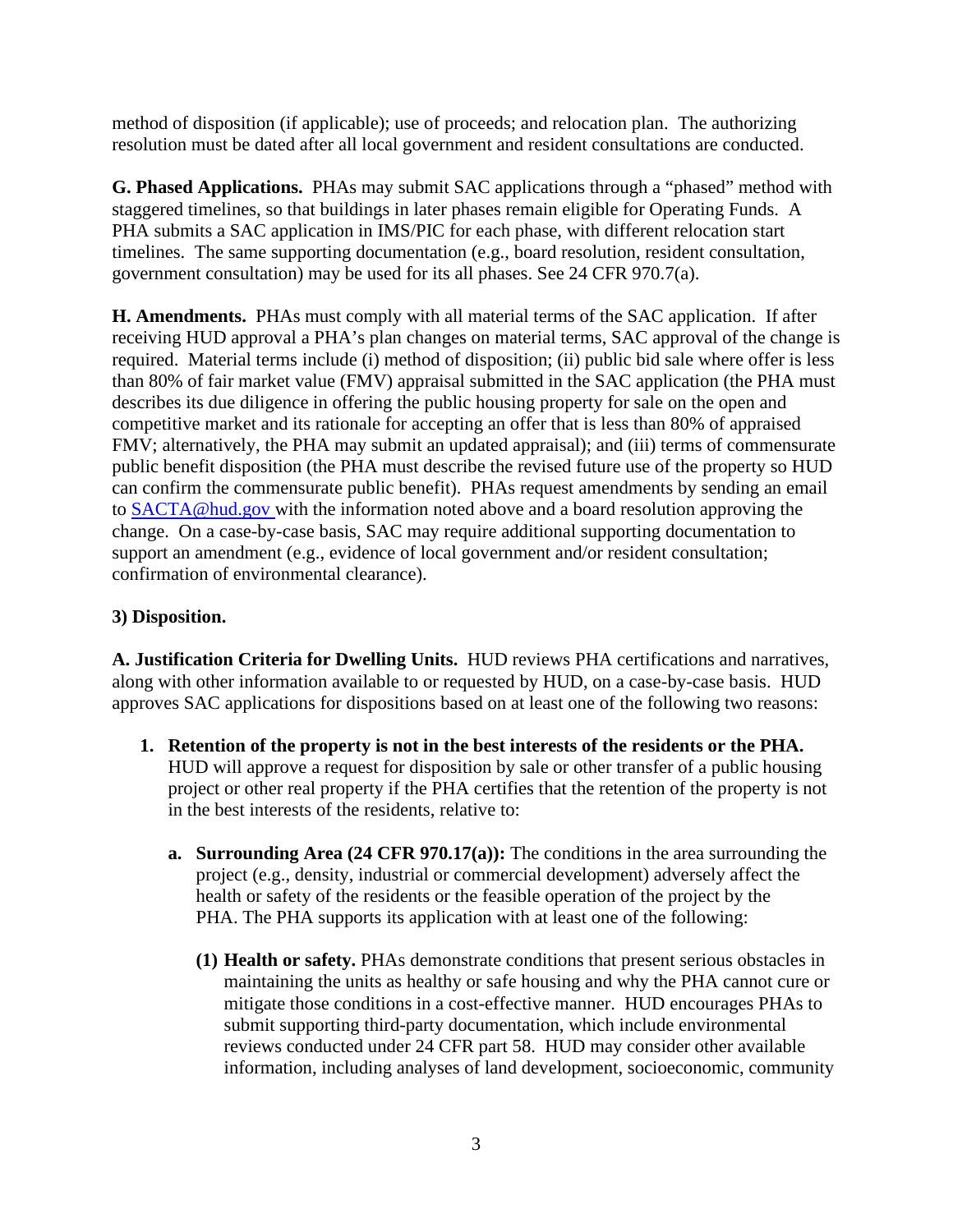facilities and services, and natural features. In accordance with Notice PIH 2016- 22, HUD may elect to perform an environmental review under 24 CFR part 50*;* or

- **(2) Infeasible operation**. PHAs demonstrate a lack of demand for the units. Supporting documentation includes evidence the units have long-term vacancy issues, notwithstanding due diligence in marketing (e.g., census tract data on declining population in the jurisdiction; units located in an isolated area with limited access to transportation and infrastructure; high turnover rates). On a case-by-case basis, HUD may require a PHA to submit a market analysis or HUD may perform one.
- **b. Improved Efficiency/Effectiveness Through Off-Site Development of Lowincome Housing (24 CFR 970.17(b)).** The disposition allows for the development of other properties that will be more efficiently or effectively operated as low-income housing projects. For purposes of this notice, "low-income housing" is limited to public housing units, project-based voucher (PBV) units, or Section 8 PBRA units and does not include housing where tenants are using tenant-based Section 8 Housing Choice Vouchers (HCV). Development may include acquisition (with or without rehabilitation) or new construction. PHAs must demonstrate why the replacement low-income housing units are preferable (e.g., more energy efficient; better unit configuration; better location in terms of transportation, jobs, or schools; furthers minority or economic de-concentration where units are relocated from an area of minority concentration to one that is not concentrated). The units being acquired, developed, or rehabilitated must be off-site. In providing the statement justifying the proposed disposition pursuant to 24 CFR 970.7(a)(5), PHAs explain their intention to acquire, develop, or rehabilitate low-income housing projects. For public housing units, the PHA submits the development proposal to HUD under 24 CFR part 905. For PBV units, the PHA submits an "intent to project-base" notification to the Field Office.
- **2. PHA certifies that it has determined the disposition to be appropriate (24 CFR 970.17(c)).** A PHA has determined the disposition to be appropriate for reasons that are in the best interests of the residents and the PHA; consistent with the PHA goals and plans; and otherwise consistent with the 1937 Act. In making such a certification, a PHA considers its need for public housing units, the purpose and mandate of the 1937 Act, the mission and obligations of the PHA to maintain and operate projects as decent and safe housing in accordance with its ACC, and other tools available to the PHA to preserve and reposition its public housing stock. SAC applications are reviewed on a case-by-case basis. Below are examples:
	- **a. Unit obsolescence.** The units are obsolete as to physical condition in accordance with applicable demolition criteria described at section 4)A.1 of this notice.
	- **b. Very Small PHAs.** The PHA owns and operates 50 or fewer public housing units under its ACC and has determined that it is in the best interests of the residents and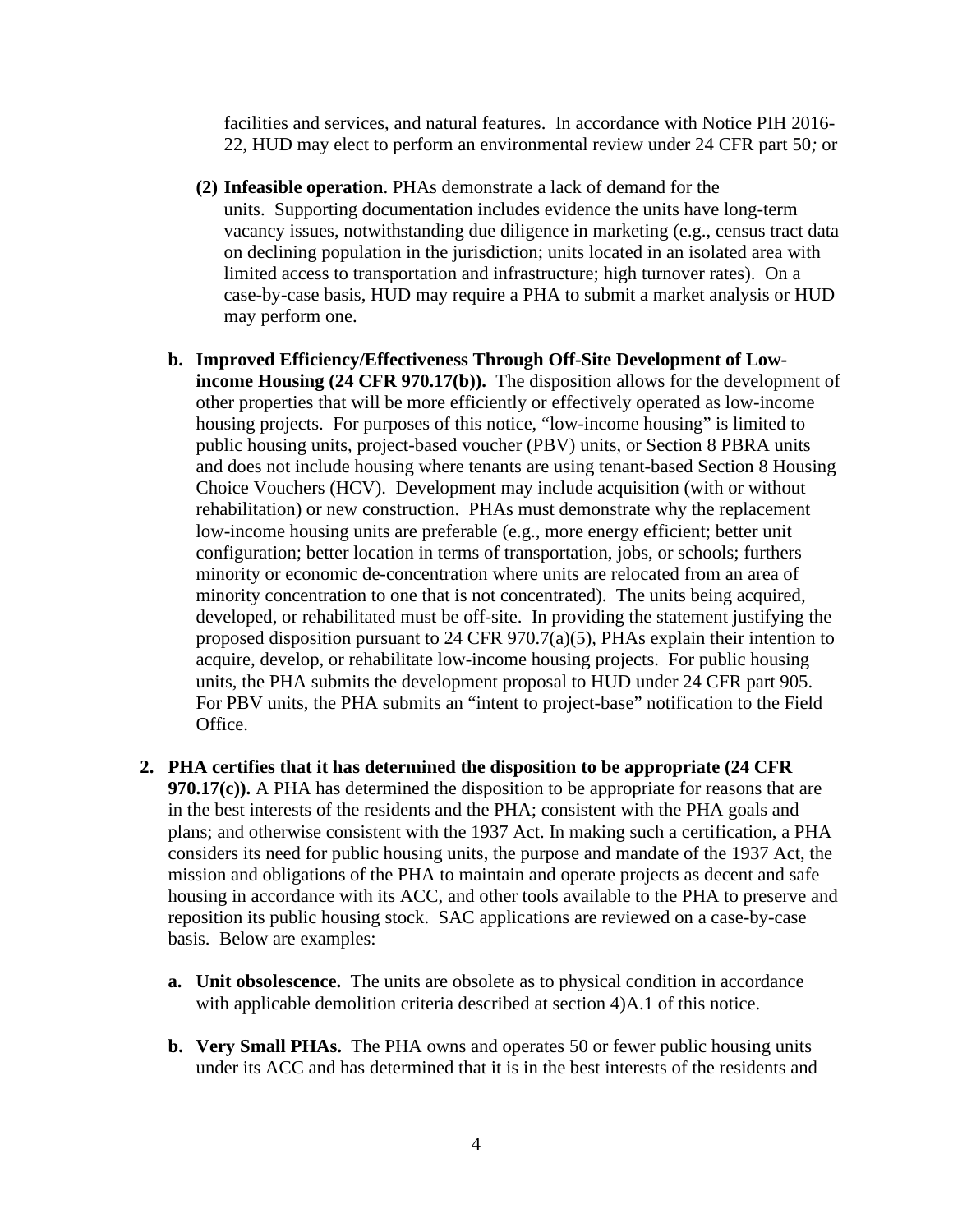PHA to close out its Section 9 public housing program in accordance with Notice PIH 2016-23.

- **c. Improved Efficiency/Effectiveness Through On-Site Development of Lowincome Housing (24 CFR 970.17(c)).** The requirements of Section 3)A.1.b of this notice apply except that the replacement low-income housing units are located onsite. The replacement low-income housing units may be newly constructed or the same public housing units after modernization (rehabilitation).<sup>[4](#page-4-0)</sup>
- **d. Scattered Site Units.** Due to distance between units and lack of uniformity of systems (e.g. HVAC, utilities), the PHA demonstrates an unsustainability to operate and/or maintain the units as public housing. For purposes of this notice, scattered site units generally mean units in non-contiguous buildings with four or fewer total units.
- **e. Blending Section 18 Disposition Approvals with Rental Assistance Demonstration (RAD) Conversion**. The PHA is converting a portion of the public housing units within a Converting Project and is replacing the units proposed for disposition with project-based Section 8 assistance within the Covered Project, as the terms "Converting Project" and "Covered Project" are defined in the RAD Final Implementation Notice Revision 4 (H-2019-09 PIH-2019-23 (HA)), as amended from time to time (the "RAD Notice"). The aggregate number of replacement units (RAD and project-based Section 8) must meet the RAD "substantial conversion of assistance" requirements.
	- **(1) RAD/Section 18 Construction Blend.** The percentage of units eligible for disposition within the Converting Project is based on the hard construction costs, including general requirements, overhead and profit, and payment and performance bonds, proposed for the new construction or rehabilitation of the Covered Project. To be eligible, the proposed transaction may not use 9% Low Income Housing Tax Credits. The following sets forth the percentage of units eligible for disposition within the Converting Project based on the level of construction activity:
		- **(a)** If the hard construction costs are equal to or exceed ninety percent (90%) of the Housing Construction Costs as published by HUD for the given market area, at the PHA's discretion up to sixty percent (60%) of the units in the Converting Project may be disposed of under Section 18. For high-cost areas, defined as those where HCC exceeds 120% of the national average,<sup>[5](#page-4-1)</sup> at the PHA's discretion up to eighty percent (80%) of the units in the Converting Project may be disposed of under Section 18.

<span id="page-4-0"></span><sup>&</sup>lt;sup>4</sup> If the PHA is proposing to dispose of public housing units to allow the same units to be modernized (rehabilitated) under mixed-finance public housing development rules of 24 CFR part 905, the PHA submits the SAC application under the "MF-MOD" disposition application type in IMS/PIC. This ensures Capital Fund and Operating Fund subsidy are accurate.

<span id="page-4-1"></span> $<sup>5</sup>$  To calculate the national average HCC and the HCC for each jurisdiction, HUD used the average of the 2-BR HCC</sup> for Elevator and Walk-up structures.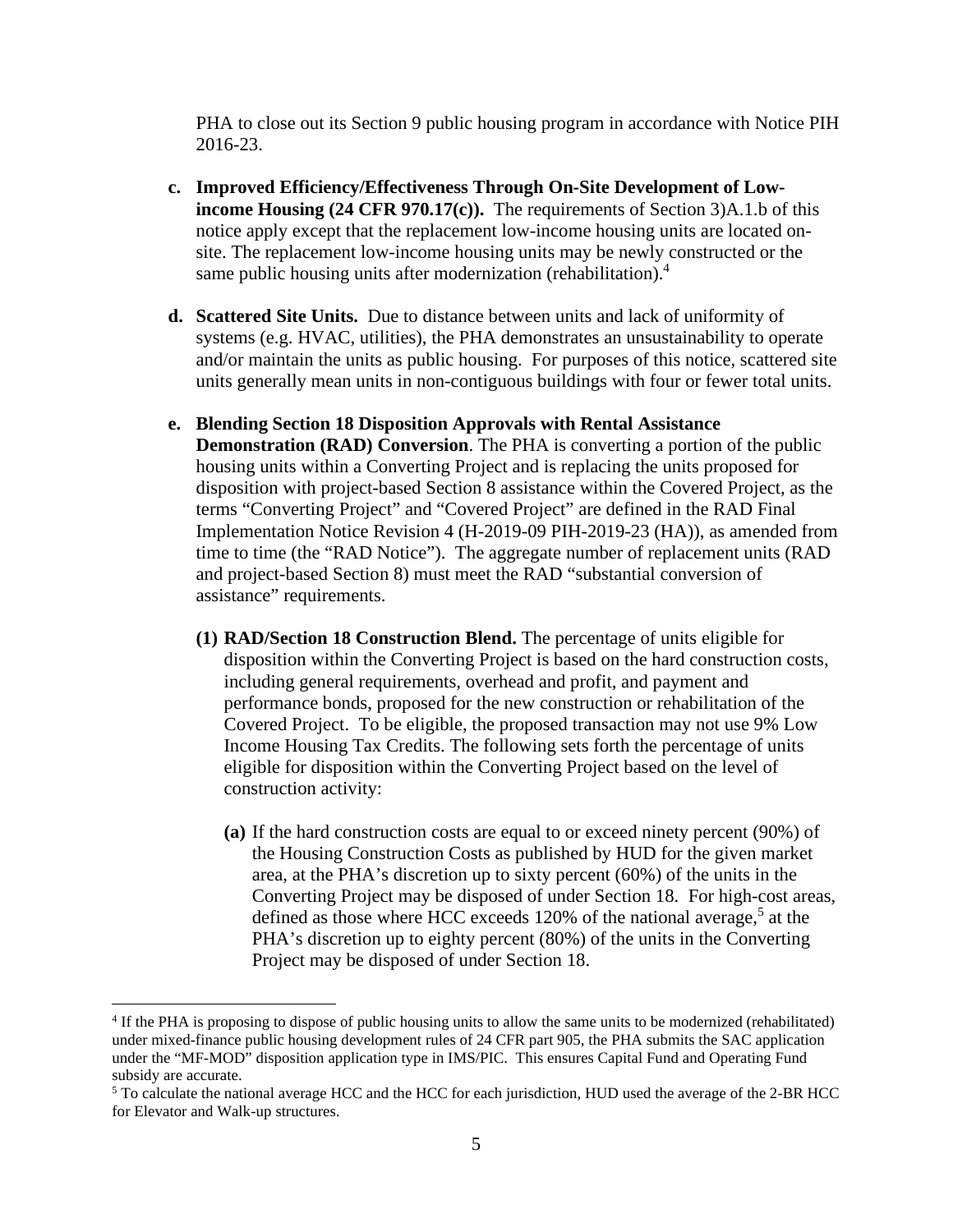- **(b)** If the hard construction costs are equal to or exceed sixty percent (60%) but are less than ninety percent (90%) of the Housing Construction Costs as published by HUD for the given market area, at the PHA's discretion up to forty percent (40%) of the units in the Converting Project may be disposed of under Section 18.
- **(c)** If the hard construction costs are equal to or exceed thirty percent (30%) but are less than sixty percent (60%) of the Housing Construction Costs as published by HUD for the given market area, at the PHA's discretion up to twenty percent (20%) of the units in the Converting Project may be disposed of Section 18.
- **(2) RAD/Section 18 Small PHA Blend.** For any PHA with 250 or fewer public housing units under its ACC, at the PHA's discretion up to eighty percent (80%) of the units in a Converting Project may be disposed of under Section 18. The PHA is not required to remove all of its remaining public housing units through a Small PHA Blend transaction. However, to be eligible for the Small PHA blend, the PHA must submit to HUD a feasible repositioning plan approved by the PHA's board of commissioners and acceptable to HUD that removes all of a PHA's public housing ACC units, reflects that the PHA will not develop additional public housing units under otherwise available Faircloth authority, and will not transfer that Faircloth authority to another PHA and will result in the closeout of the PHA's Section 9 public housing program and termination of its Section 9 ACC. Any PBV contract created under this subparagraph must be administered by an HCV contract administrator with at least 250 HCV units under its HCV ACC prior to creation of such PBV contract.

Please see Section 1.5.B of the RAD Notice relating to the applicability of RAD relocation requirements to residents of the Section 18 units and Section 1.6 of the RAD Notice relating to the applicability of RAD requirements to non-RAD units to facilitate the uniform treatment of residents where specified in the RAD Notice.

RAD/Section 18 blends are primarily processed by the Office of Recapitalization and are subject to RAD requirements and processes related to Financing Plan submission requirements, underwriting, DOT releases, terms of the disposition (e.g., treatment of proceeds), and placement of a long-term use agreement at the Covered Project. Notwithstanding processing by the Office of Recapitalization, in addition to RAD requirements, the PHA must also comply with Section 18 submission requirements.

**B. Justification Criteria of Non-Dwelling Buildings and Vacant Land.** The PHA certifies, by narrative statement and supporting documentation, that disposition of non-dwelling buildings or vacant land meets the criteria of 24 CFR 970.17(d) because the property exceeds the needs of the project after the date of full availability (DOFA); or the disposition of the property is incidental to, or does not interfere with, continued operation of the remaining portion of the project.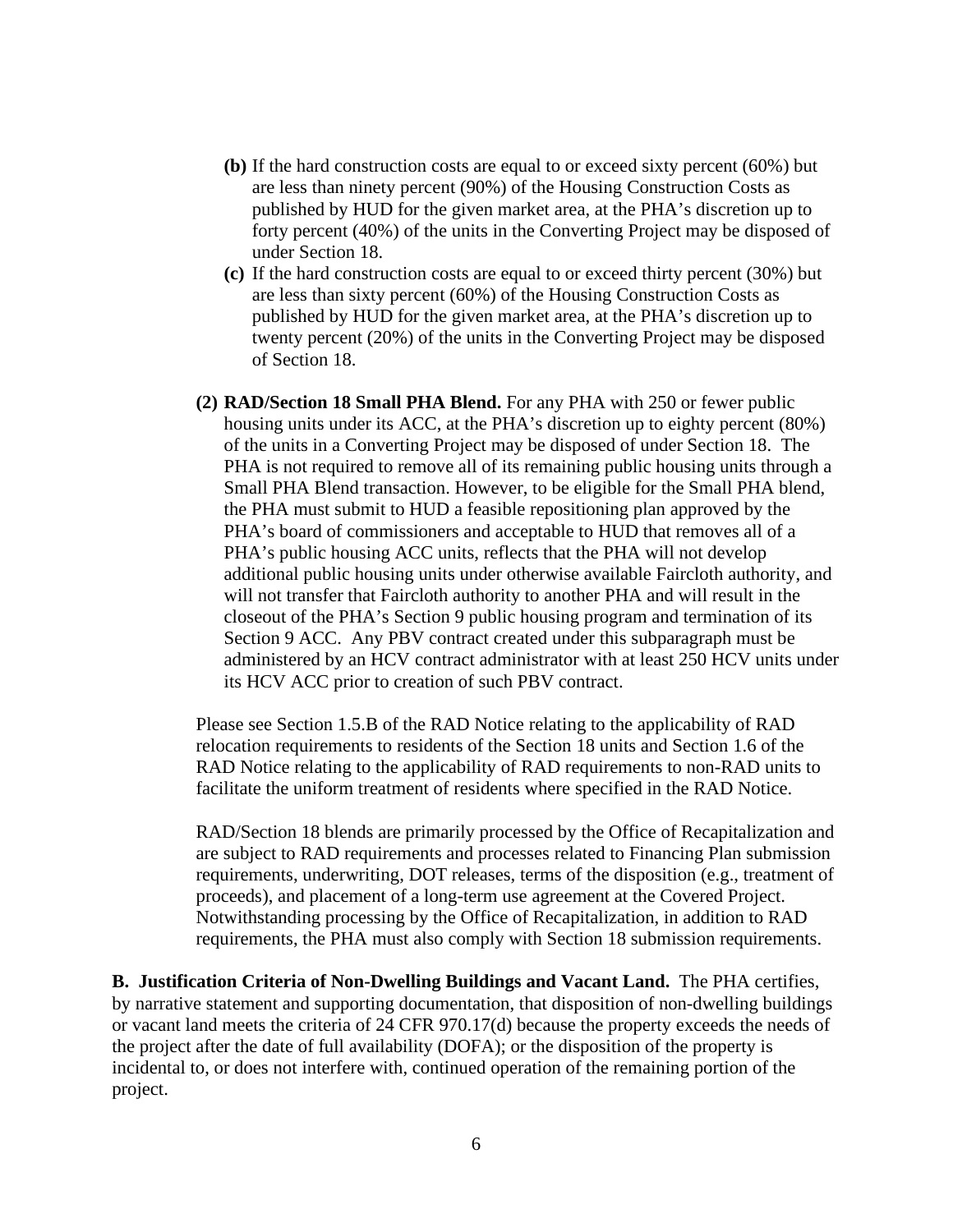**C. Commensurate Public Benefit.** In accordance with 24 CFR 970.19, dispositions proposed below FMV require a finding of commensurate public benefit, which HUD determines on a caseby-case basis. Generally, the disposed property is developed for affordable housing purposes serving low-income families (incomes at or below 80% of area median). Such affordable housing may include, but is not limited to, public housing, project-based Section 8 housing, and housing developed with low-income housing tax credits (LIHTCs). HUD encourages PHAs to maximize economic opportunities available to residents (as described in section 6)F.5 of this notice) when requesting HUD approval of a below FMV disposition based on commensurate public benefit. PHAs should specifically describe these economic opportunity benefits in their SAC applications as part of the commensurate public benefit description. To ensure compliance with a HUD-approved commensurate public benefit, a use restriction may be required (such that it survives foreclosure of mortgages and other liens) and publicly recorded in the land records. As part of the SAC application, a PHA may propose a preferred form of use restriction (e.g., LIHTC extended use agreement, HOME agreement, reversion clause in transfer documents, provision in ground lease, separate use agreement). The use restriction must be in a form acceptable to HUD. Field Offices will not release the Declaration of Trust/Declaration of Restricted Covenants (DOT/DORC) (HUD-52190) (4/2018) (or previous versions) until the PHA evidences compliance.

#### **4) Demolition.**

**A. Justification Criteria.** HUD reviews demolition requests in accordance with the following criteria: (1) the project or portion of a project is obsolete as to physical condition, location, or other factors, making it unsuitable for housing purposes; and no reasonable program of modifications is cost-effective to return the public housing project or portion of the project to useful life; and (2) in the case of an application for demolition of a portion of a project, the demolition will help to ensure the viability of the remaining portion of the project.

**1. Physical Condition (24 CFR 970.15(b)(1)(i) and (b)(2)).** PHAs must demonstrate substantial physical issues of the buildings/units (e.g., critical structural issues, deficiencies in major systems, deterioration due to prolonged deferred maintenance) that cannot be corrected in a cost-effective manner. PHAs may submit Physical Needs Assessments (PNAs), government inspections (including condemnation orders), and/or independent architect or engineer's reports as supporting documentation.<sup>[6](#page-6-0)</sup> HUD may consider other available information, including REAC scores; Capital Fund Program Five Year Action Plans, Energy Performance Contracting (EPC) information; and/or on-site inspections by HUD staff. To support a certification of physical obsolescence and cost-ineffectiveness, the PHA submits

<span id="page-6-0"></span><sup>&</sup>lt;sup>6</sup> In accordance with 24 CFR 905.314(g), PHAs are permitted to rehabilitate and address the capital needs of projects provided the rehabilitation costs do not exceed 90% of total development cost TDC. Accordingly, per 24 CFR 970.15(b)(2), if a project's rehabilitation costs are between 57.14% (or 62.5% if elevator) and 90% of TDC, the PHA may either voluntarily pursue a demolition or disposition action for the project or may rehabilitate the project with Capital Funds. However, if rehabilitation costs for a project exceed 90% of TDC, the PHA's only choice is to pursue a demolition or disposition or use funds other than Capital Funds to address the project's capital needs.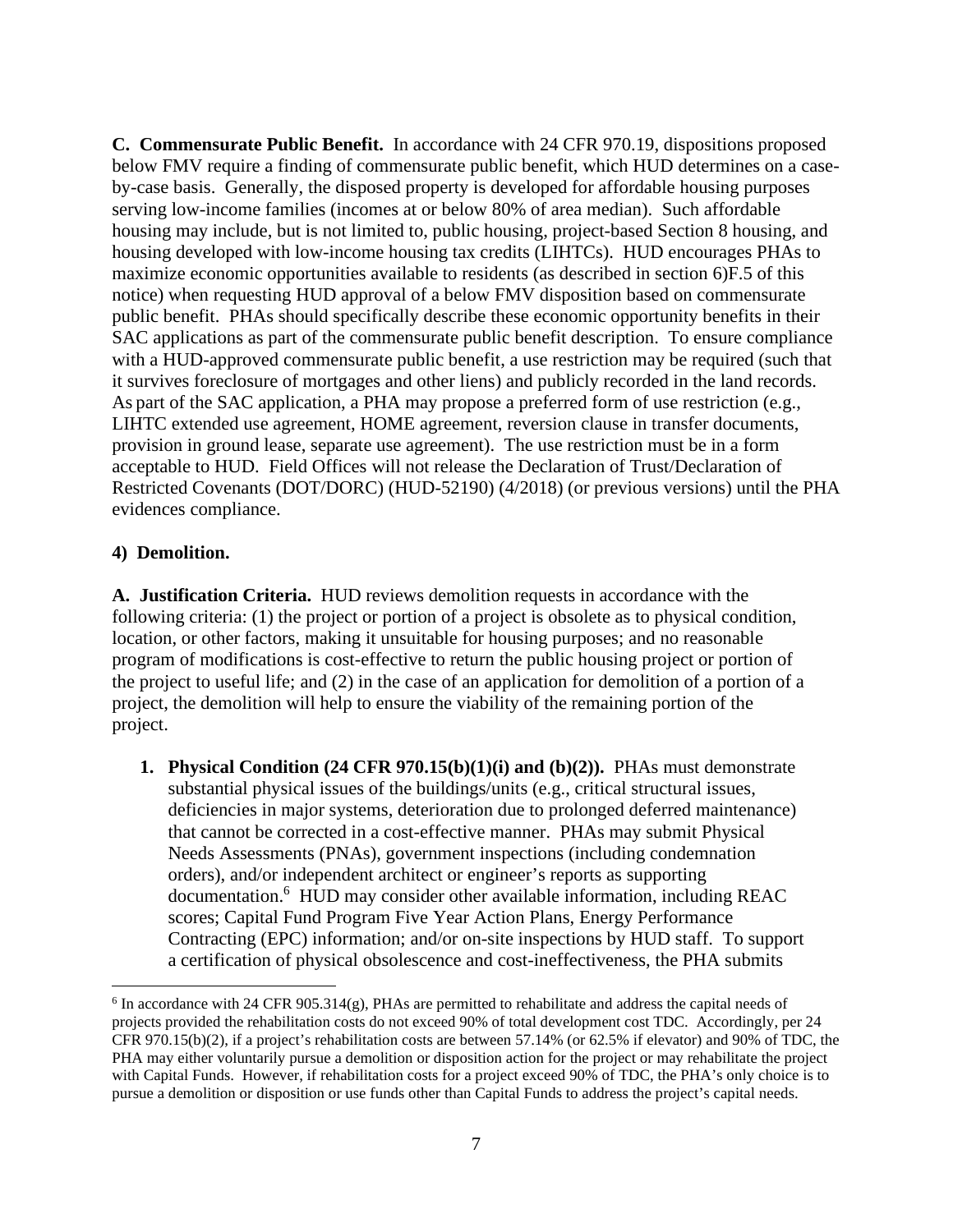form HUD-52860-A (4/2018) and HUD-52860-B (4/2018), along with a list of specific and detailed work items that require rehabilitation or repair, preferably prepared by an outside engineer or architect, in two components: scope of work and cost-estimates. The following generally applies to the scope of work:

- **a.** Estimates based on the standards outlined in the most recent International Building Code (IBC) and National Fire Protection Association (NFPA) 5000 standards. PHAs may include local code requirements (e.g., fire codes; requirements for natural disasters such as flooding or wildfires);
- **b.** Building systems (e.g., HVAC, plumbing, electric), external amenities (e.g., roofs, doors, windows), and internal amenities (e.g., kitchens, bathrooms, flooring) limited to those that address immediate capital needs for a maximum of three years. Replacement costs are restricted to the remaining useful life of an item for three years or less. Actual service life may depend on initial quality of the item, local environmental factors, use/abuse, and levels of routine maintenance. Age of an item alone is not evidence of need to repair or replace. Each item is individually estimated and may reference life cycle values per the R.S. Means Facilities Maintenance and Repair Cost Data book;
- **c.** Underground utilities (e.g., sewer, water, gas, electric), regardless of distances, provided the PHA owns the utility and evidences the need for replacement;
- **d.** Mitigation costs of asbestos, lead-based paint, or other environmental issues supported by reports submitted with the SAC application;
- **e.** Structural defects when supported by reports from a licensed professional engineer;
- **f.** Accessibility improvements for persons with mobility, vision, hearing or other impairments, provided improvements are consistent with standards, regulations, and other requirements under Section 504 of the Rehabilitation Act of 1973 (including the Uniform Federal Accessibility Standards (UFAS)), Fair Housing Act, Americans with Disabilities Act, other applicable federal authorities, state or local requirements that exceed federal baseline requirements, and accessibility requirements in remedial agreements or orders;
- **g.** Imminent health and/or safety issues even if such costs are otherwise not eligible provided the PHA provides supporting documentation from an independent party evidencing the occurrence and resulting health and/or safety risks.

HUD reserves the right to disallow items in a scope of work if HUD determines there are more cost-effective alternatives to address the rehabilitation or replacement needs. If PHAs complete major capital work after the scope of work is prepared, the PHA must include a description of that work in the SAC application. HUD generally does not allow the following costs to be included in a rehabilitation scope of work: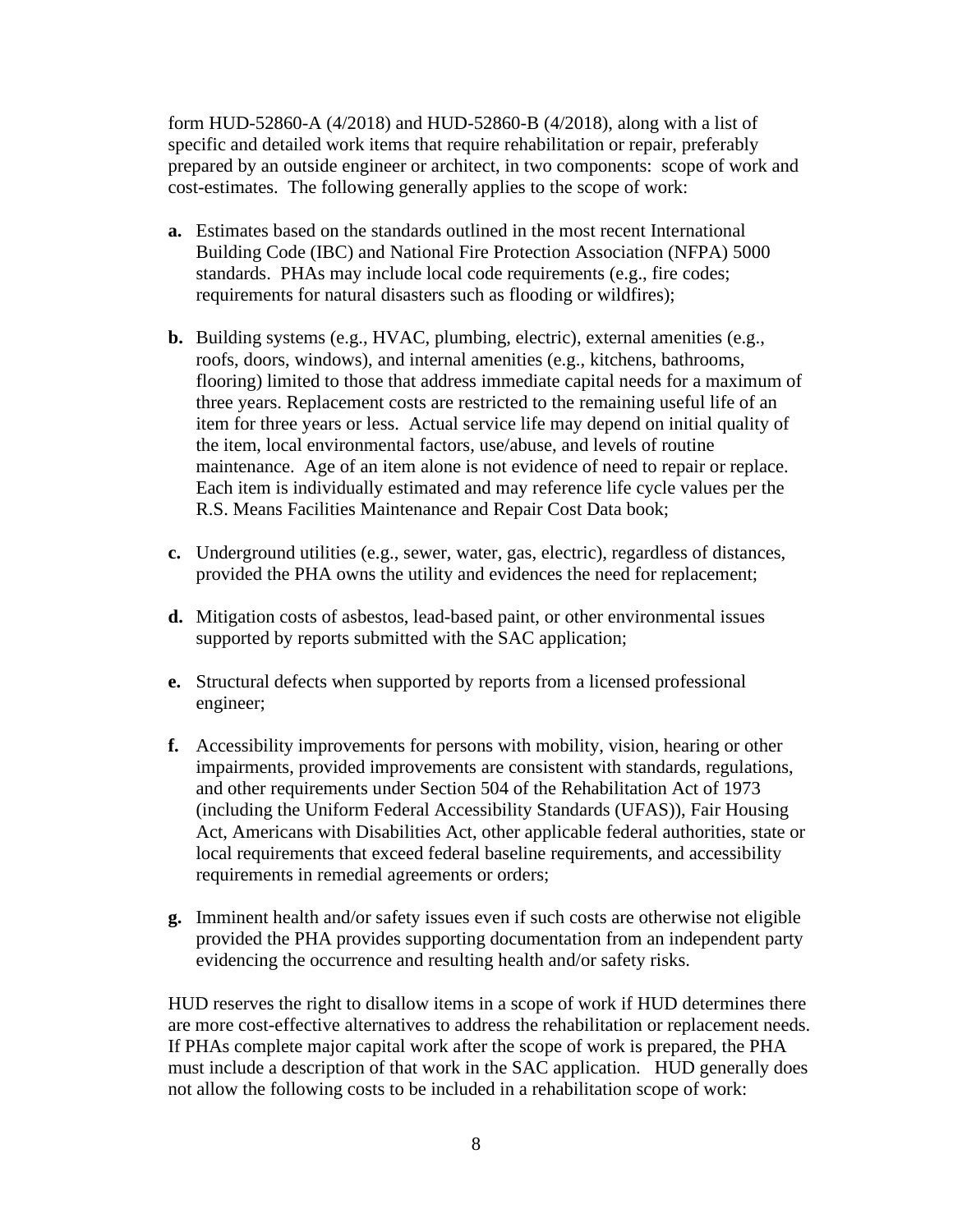- **a.** Work associated with enhancements or improvements of working systems or fixtures at the project (including energy efficiency "green" improvements);
- **b.** Amenities not currently existing at the project (e.g., solar panels; tankless water heaters; trash enclosures, washer/dryer hook-ups; garbage disposals; central airconditioning; addition of new porches);
- **c.** Work items that address a project's needs beyond three years;
- **d.** Local code compliance if the building code requirements are otherwise not triggered by the rehabilitation/repair;
- **e.** Landscaping or other site work beyond five feet of the exterior walls of a building;
- **f.** Upgrading utility lines that are otherwise in working condition;
- **g.** Work items associated with site improvements and appurtenances (e.g., parking lots, security cameras, playgrounds, community centers), even if those site improvements or appurtenances exist and in need of repairs; and
- **h.** Replacing PHA personal property (e.g., replacing appliances or other removable fixtures such as refrigerators, ovens, and window treatments).

The following generally applies to cost estimates of the eligible scope of work items:

- **a.** Total development costs (TDC) comparisons per HUD-posted costs for the year the rehabilitation estimate is made. See 24 CFR 905.314.
- **b.** R.S. Means cost index, Marshall and Swift cost index, or other accurate and reliable cost estimates (e.g., actual and competitive bids).
- **c.** Hard construction costs (HCC) as defined in 24 CFR part 905 (including existing items inside a building or within five feet of the exterior walls; and costs to repair landscaping damaged due to rehabilitation).

PHAs may not include additional costs attributable to inflation or "cost escalation." For example, if a PNA completed in 2017 indicates a roof replacement is necessary in 2019, the PHA must use current estimated costs without any escalation, cost adjustments or other means of adjusting for inflation for work projected to be undertaken/completed in 2019. Instead, the PHA uses 2017 cost index information.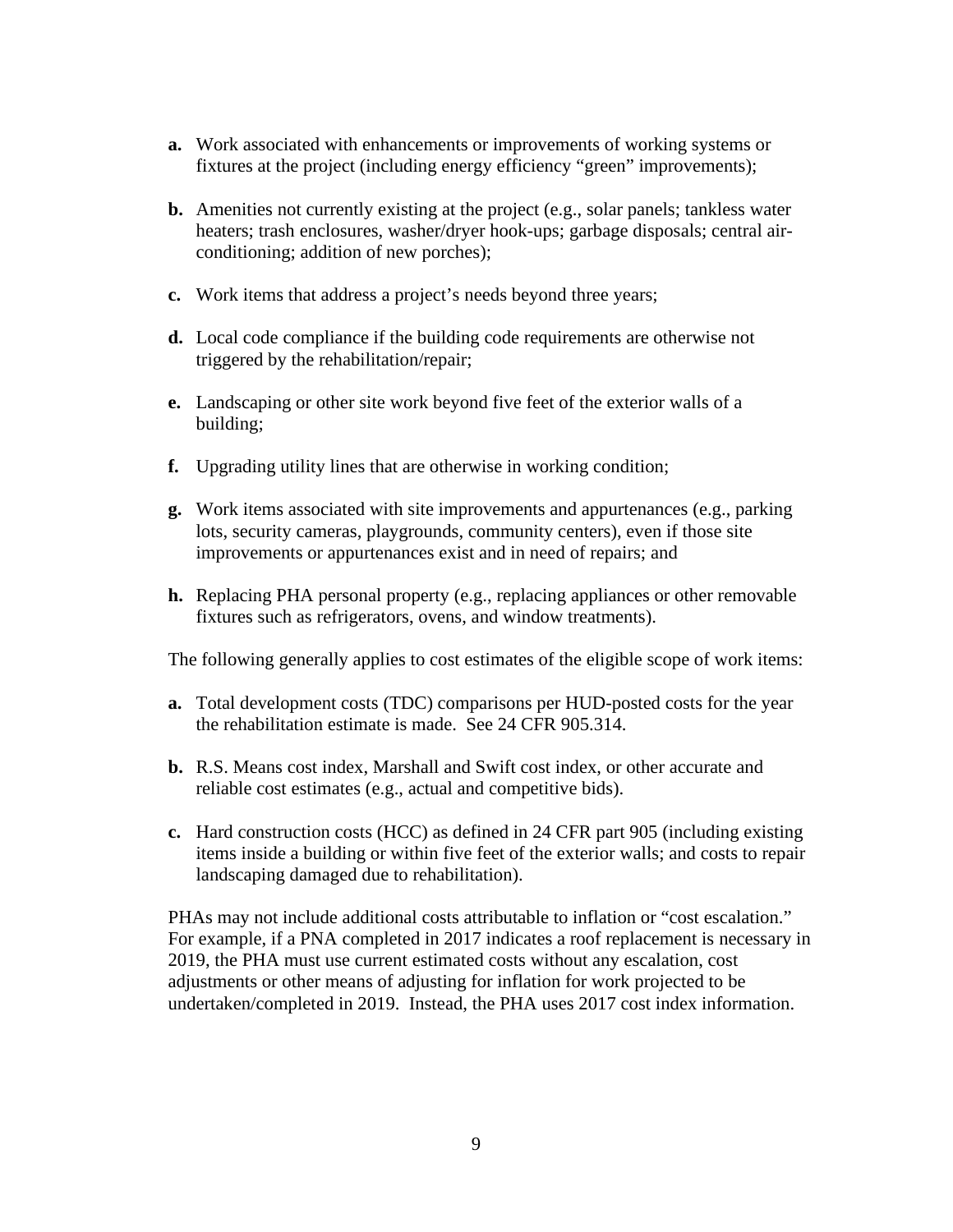The following fees are maximum amounts for soft costs associated with public housing rehabilitation.<sup>[7](#page-9-0)</sup> PHAs may flexibly determine costs for each item provided the total cost does not exceed the maximum. Percentages are based on hard construction and will vary based on the project size:

- **a.** Construction contingency: 7.5 percent
- **b.** Architectural/engineer's design and construction monitoring fees: 5.5 percent
- **c.** Profit and overhead fees for specialty subcontractor (e.g. HVAC, electric, plumbing, elevator): 10 percent
- **d.** General condition fees (e.g., permit, insurance, bonds): 5 percent
- **e.** PHA administrative costs: 2 percent
- **2. Location (24 CFR 970.15(b)(1)(ii) and (b)(2)).** PHA demonstrates the location of the units causes obsolescence, including physical deterioration of the neighborhood; change in neighborhood from residential to industrial or commercial; or environmental conditions which jeopardize the suitability of the site or a portion of the site and its housing structures for residential use. The cost test for obsolescence based on location includes the PHA's cost to cure the obsolescence (e.g., buffering nearby industrial or commercial development; mitigating environmental conditions) and whether these costs exceed applicable TDC percentages. In some cases, there may be no way to cure the obsolescence, regardless of cost (e.g., project is in a Federal Emergency Management Agency (FEMA) designated floodway). In other cases, the obsolescence may be curable with a mitigation cost (e.g., flood-proofing and flood insurance for designated floodplains).
- **3. Other Factors (24 CFR 970.15(b)(1)(iii) and (b)(2)).** PHA demonstrates factors impacting the marketability, usefulness, or management of the units that seriously impede operations for residential use supported by third party documentation. The cost test for obsolescence based on other factors includes the PHA's cost to cure the cause and whether these costs exceed applicable TDC percentages. In some cases, curing the obsolescence is not possible regardless of costs. In cases where the obsolescence may be curable, include the PHA's cost of due diligence in marketing and to cure obsolete factors (e.g., cost to add a second bathroom to units with a high number of bedrooms).

**B.** *De Minimis* **Demolition.** In any 5-year period, a PHA may demolish the lesser of 5 dwelling units or 5 percent of the total public housing dwelling units without the need to obtain HUD approval under 24 CFR part 970, provided the resulting space is used to meet the service or other needs of the residents or the PHA determines the unit(s) are beyond repair. Demolition criteria of 970.15 do not apply to *de minimis* demolitions. Prior to

<span id="page-9-0"></span> $<sup>7</sup>$  HUD may consider higher percentages for soft costs for compelling reasons on a case-by-case basis.</sup>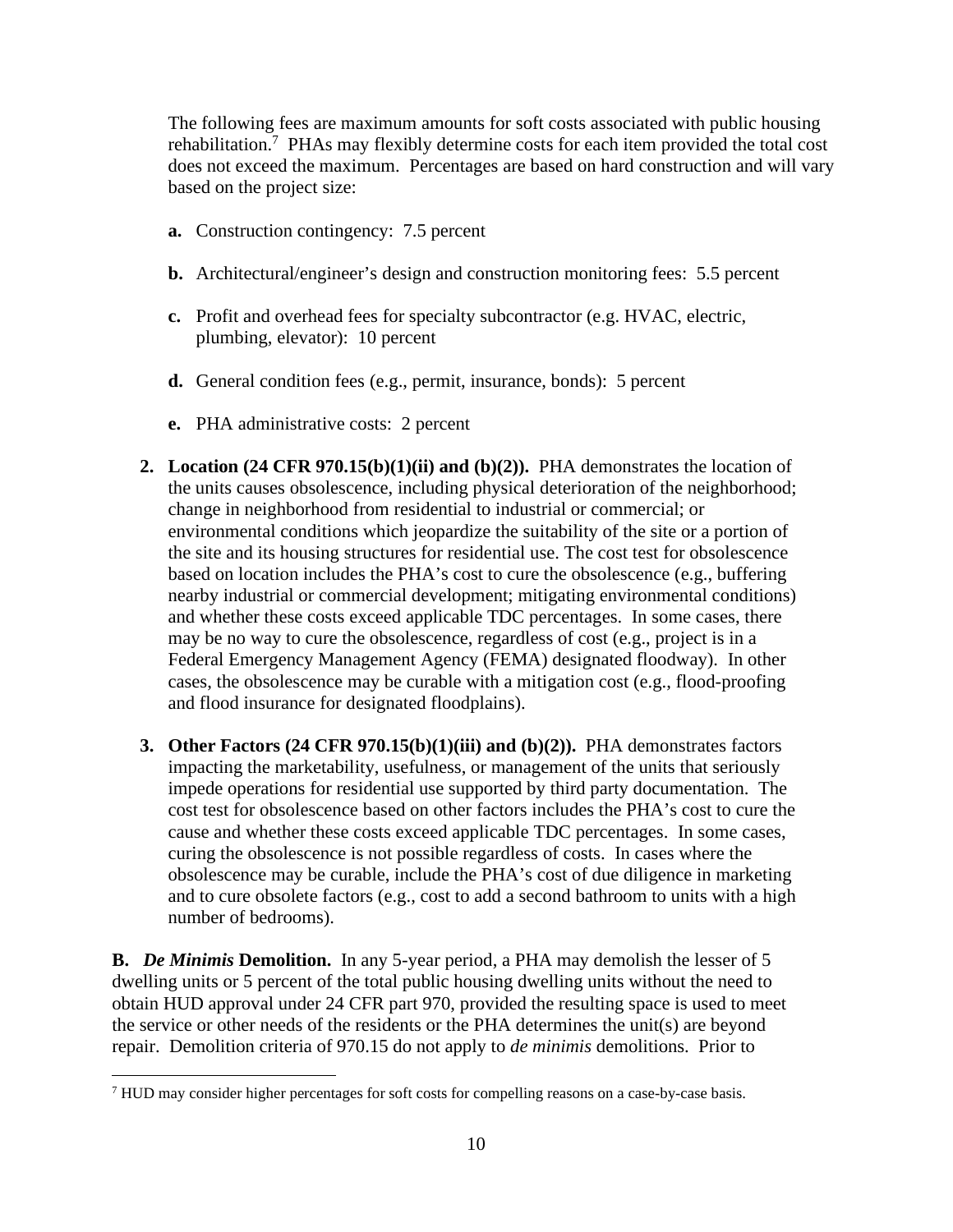demolishing units under this authority, the PHA must submit information to HUD via IMS/PIC, including a description of the proposed units and other items required by 24 CFR 970.7(a)(1), (2), (12), (13), and (14).

# **5) Eligibility and Application Process for Tenant-Protection Vouchers (TPVs)**.

**A. TPV Eligibility.** As part of HUD's approval of a SAC application, a PHA may be eligible to receive Section 8 HCV assistance from HUD in the form of TPVs. The issuance of TPVs to a PHA does not occur with SAC approval of an application. Instead, the PHA must apply separately for TPVs in accordance with the current PIH funding notice for the HCV program.

HUD determines a PHA's TPV award based on the relevant appropriations and other HUDissued guidance (including the applicable year's HCV funding notice). HUD's approval of the SAC application indicates the maximum number of both relocation and replacement TPVs that a PHA may be eligible to receive.

**Based on limited availability of TPV funding, HUD is limiting the maximum TPV awards for dispositions based on improved efficiency or effectiveness under Section 3)A.1.b or 3)A.2.c of this notice to 25 percent of the occupied units at the project. However, even if a PHA is not eligible to receive TPVs in a SAC-approved disposition, the PHA must still comply with relocation requirements of 24 CFR 970.21.** 

**B. TPV Application Process.** A PHA must submit the following to the Field Office:

- **1.** Name and IMS/PIC number for the units approved in the SAC application. Number of TPVs (both relocation and replacement) requested which must equal or be less than the maximum number of TPVs identified in the SAC approval and address relevant appropriation limits including HUD TPV guidance. See Notice PIH 2017-10 (or the current replacement PIH funding notice for the HCV program) concerning the differences between replacement and relocation TPVs.
- **2.** Form HUD-52515 (Voucher Funding Application). If lease-up covers more than one calendar year, the PHA must submit a separate Form HUD-52515 for each calendar year.
- **3.** Leasing schedule identifying the number of TPVs leased on a month-to-month basis. If lease-up covers more than one calendar year, the PHA must submit separate leasing schedules for each calendar year. If the PHA is approved for both replacement and relocation TPVs as part of the same SAC approval, the PHA must submit separate leasing schedule(s) for each type of TPV.
- **4.** SAC application approval as a PDF copy, signed and dated.
- **5.** If the PHA is a Public Housing-only PHA (and therefore cannot receive or administer TPVs), the name and PHA code of the PHA that has agreed to administer the TPVs, along with an agreement letter from that PHA. HUD does not allow Public Housing-only PHAs to create Section 8 HCV programs based solely on TPV eligibility.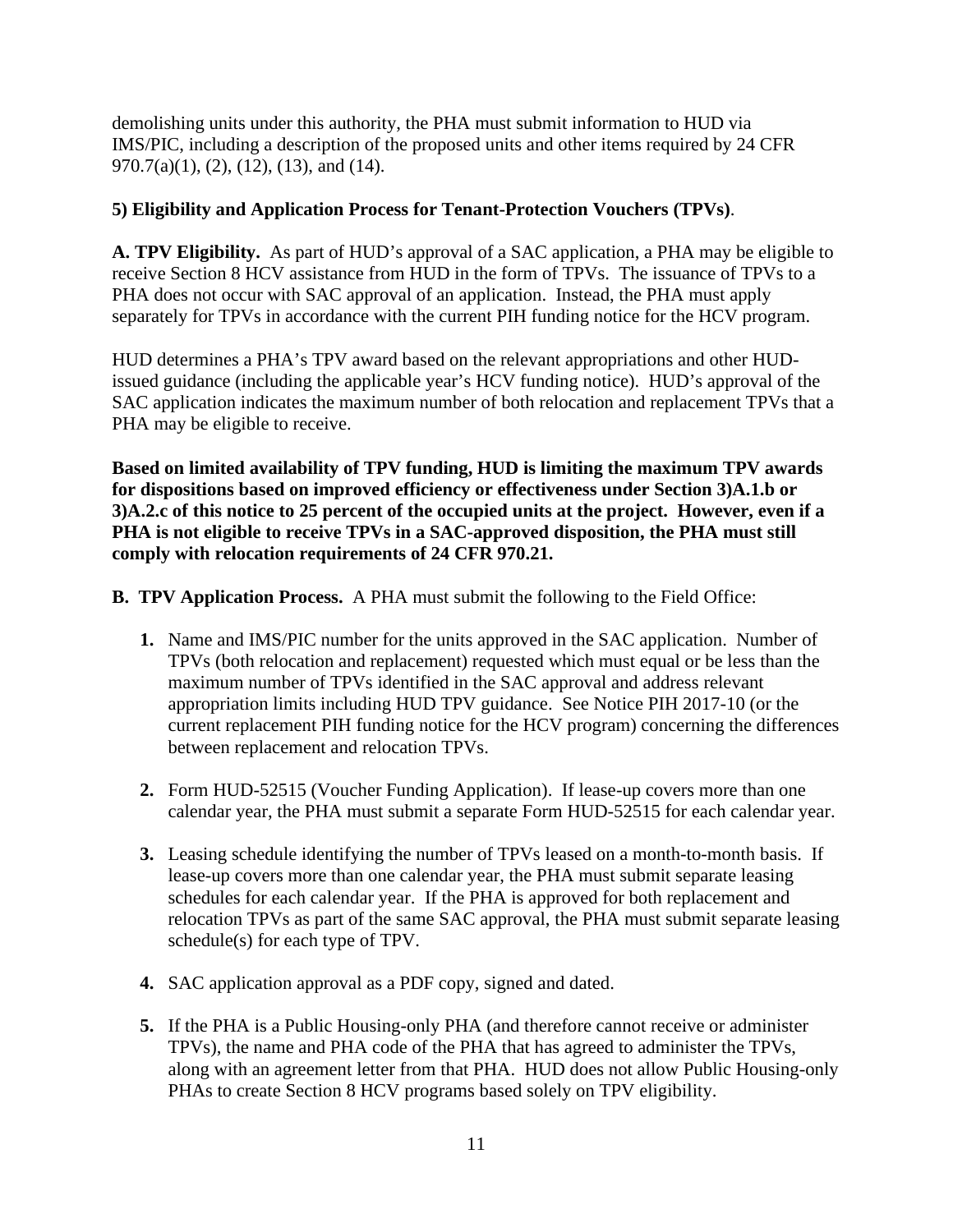The Field Office conducts a threshold review of the TPV request prior to sending the request to HUD's Financial Management Division (FMD) for processing. HUD's Financial Management Center (FMC) notifies PHAs of final TPV awards.

# **6) Other Requirements.**

**A. Existing Financial Transactions.** PHAs with an approved transaction through the Capital Fund Financing Program (CFFP), Section 30 (including PHA Mortgaged Transaction (PMT)), Energy Performance Contracting (EPC), or Operating Fund Financing Program (OFFP) must comply with additional instructions provided by HUD regarding such financing and may not take any steps to implement a SAC-approved application without receiving confirmation from HUD that all applicable requirements of the financing are satisfied. PHAs must certify an existing financial agreement is not at risk because of the proposed demolition or disposition action.

**B. Operating Fund Accuracy. Updating Days to Relocation.** As part of the SAC application, PHAs include an estimated number of days from a SAC-approved application that it plans to start relocation. HUD recognizes relocation plans sometimes change. However, because HUD relies on relocation information to determine Operating Funds, PHAs are responsible to ensure the relocation information remain reasonably accurate. If days to relocation in a SAC application is not reasonably accurate, Asset Repositioning Fee (ARF) payments under 24 CFR 990.190 will be affected. See Notice PIH 2017-22 on how to update relocation dates.

**C. Re-occupying Units Proposed for Demolition or Disposition.** 24 CFR 970.25(a) states a PHA should not re-rent units at turnover while HUD is considering a SAC application. However, due to community needs or for other reasons consistent with its PHA Plan, a PHA may decide it is in the best interests of the PHA, its residents, and the community to re-occupy vacated units that are under SAC review. If the PHA proposes demolition or disposition because units are structurally unsound, located in a floodway, or otherwise uninhabitable, the PHA cannot reoccupy the units. PHAs cannot re-occupy units after issuance of the 90-day relocation notice.

**D. Reporting Requirements.** Within seven days of completion of the demolition or disposition (e.g., execution of the sale or lease contract for disposition), PHAs must report the action in IMS/PIC. On a case-by-case basis, HUD may require other reporting information.

**E**. **False Certifications and HUD Enforcement.** Any person knowingly presenting a false, fictitious or fraudulent statement or claim in a HUD matter, including certifications and supporting documentation submitted with SAC applications, is subject to criminal penalties, civil liability, or administrative actions which HUD may prosecute. HUD may pursue debarment/suspensions of principals and PHAs, and any enforcement actions available including, but not limited to, injunctive relief and other equitable remedies.

**F. Civil Rights Requirements.** This notice does not modify a PHA's fair housing, civil rights, or accessible housing obligations. It does clarify those obligations with respect to public housing demolition/disposition under Section 18.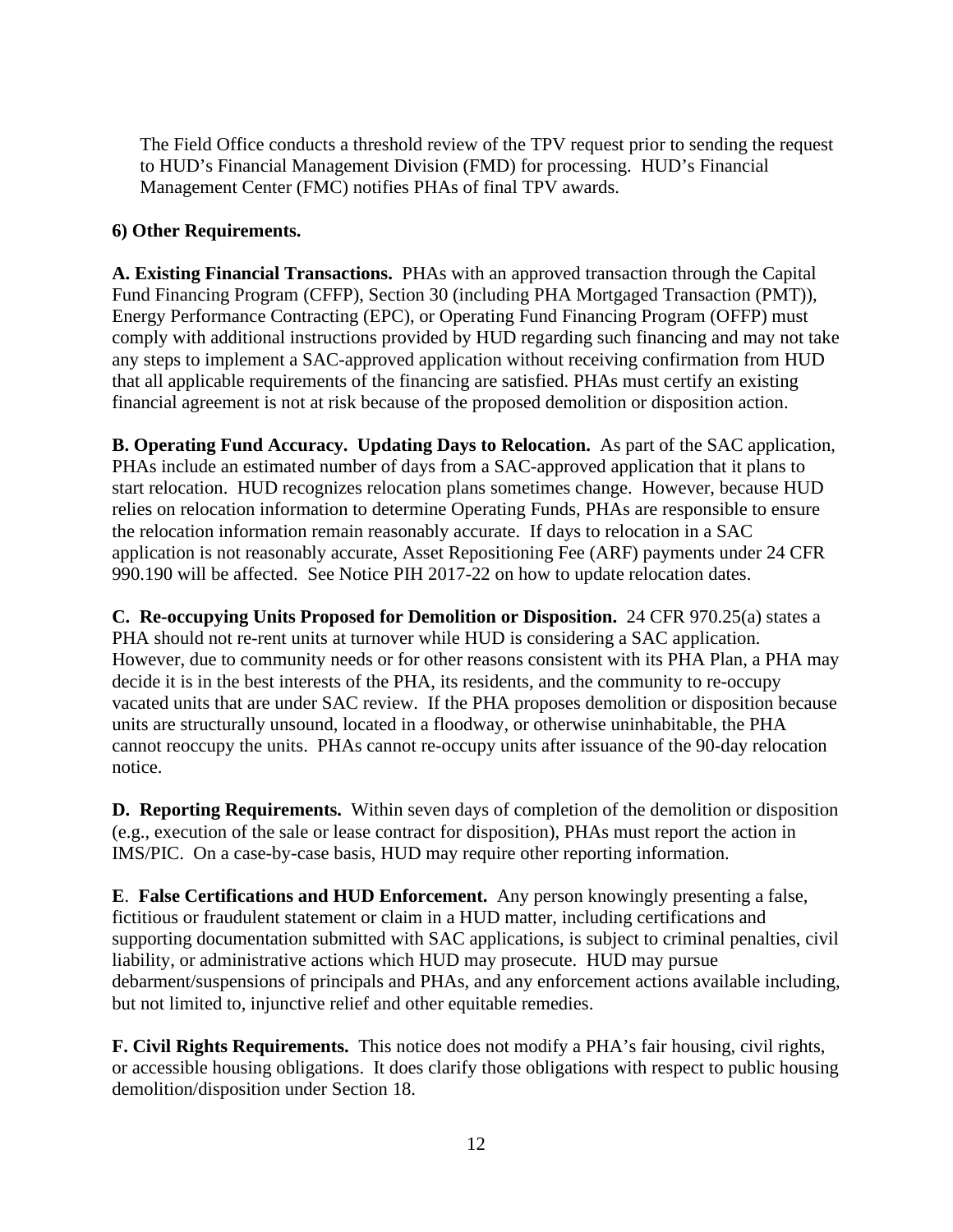- **1. PHA Certification.** As part of the SAC application, PHAs certify they will carry out the removal action in compliance with all applicable civil rights requirements, including Title VI of the Civil Rights Act of 1964, the Fair Housing Act, Section 504 of the Rehabilitation Act of 1973, Title II of the Americans with Disabilities Act of 1990, all regulations implementing these authorities, other applicable Federal, State, and local civil rights laws, and the duty to affirmatively further fair housing. A PHA's certification means that it will fulfill the requirements set out in HUD regulations found at Title 24 of the Code of Federal Regulations, including regulations in place at the time of this certification, and any subsequently promulgated regulations governing the obligation to affirmatively further fair housing. The PHA is always responsible for understanding and implementing the requirements of HUD regulations and policies, and has a continuing obligation to affirmatively further fair housing in compliance with the 1968 Fair Housing Act, the Housing and Community Development Act of 1974, The Cranston-Gonzalez National Affordable Housing Act, and the Quality Housing and Work Responsibility Act of 1998. (See 42 U.S.C. 3608, 5304(b)(2), 5306(d)(7)(B), 12705(b)(15), and 1437C– 1(d)(16)). PHAs also certify that, if HUD approves the SAC application, subsequent implementation complies with all applicable civil rights requirements, including environmental determinations for environmental justice.
- **2. HUD Civil Rights Review.** HUD's Office of Fair Housing and Equal Opportunity (FHEO) conducts a civil rights review of SAC applications, which may include applications for non-dwelling property. Pursuant to 24 CFR  $970.7(a)(17)$ , HUD may request additional information, including information about the PHA's compliance with nondiscrimination requirements in relocations under 24 CFR 970.21(a) and the PHA's affirmatively furthering fair housing certification under 24 CFR 903.7(o).
- **3. Disclosure of Remedial Orders and Compliance Agreements.** In its SAC application, the PHA provides a certification that the demolition or disposition does not violate any remedial civil rights order or agreement, voluntary compliance agreement, final judgment, consent decree, settlement agreement, or other court order or agreement (per 24 CFR § 970.9(a)(16)). In addition, the PHA states whether it is operating under any federal, state, or local remedial order, compliance agreement, final judgment, consent decree, settlement agreement or other court order or agreement, including but not limited to those related to a fair housing or other civil rights finding of noncompliance. If the PHA is operating under such a document, it must provide a citation to the document and attach a narrative description explaining how the proposed demolition or disposition is consistent with such document.
- **4. Federal Labor Standards and Economic Opportunity.** PHAs using HUD funds for demolition or disposition must comply with all applicable federal labor standards of Section 12 of the 1937 Act (42 U.S.C. 1437j) (Davis-Bacon) and requirements of Section 3 of the Housing and Urban Development Act of 1968 (12 U.S.C 1701u), as amended. Activities include but are not limited to demolition and resident relocation. Under Section 3 and 24 CFR part 75, recipients of certain HUD financial assistance must provide employment, training, and economic opportunities to the greatest extent feasible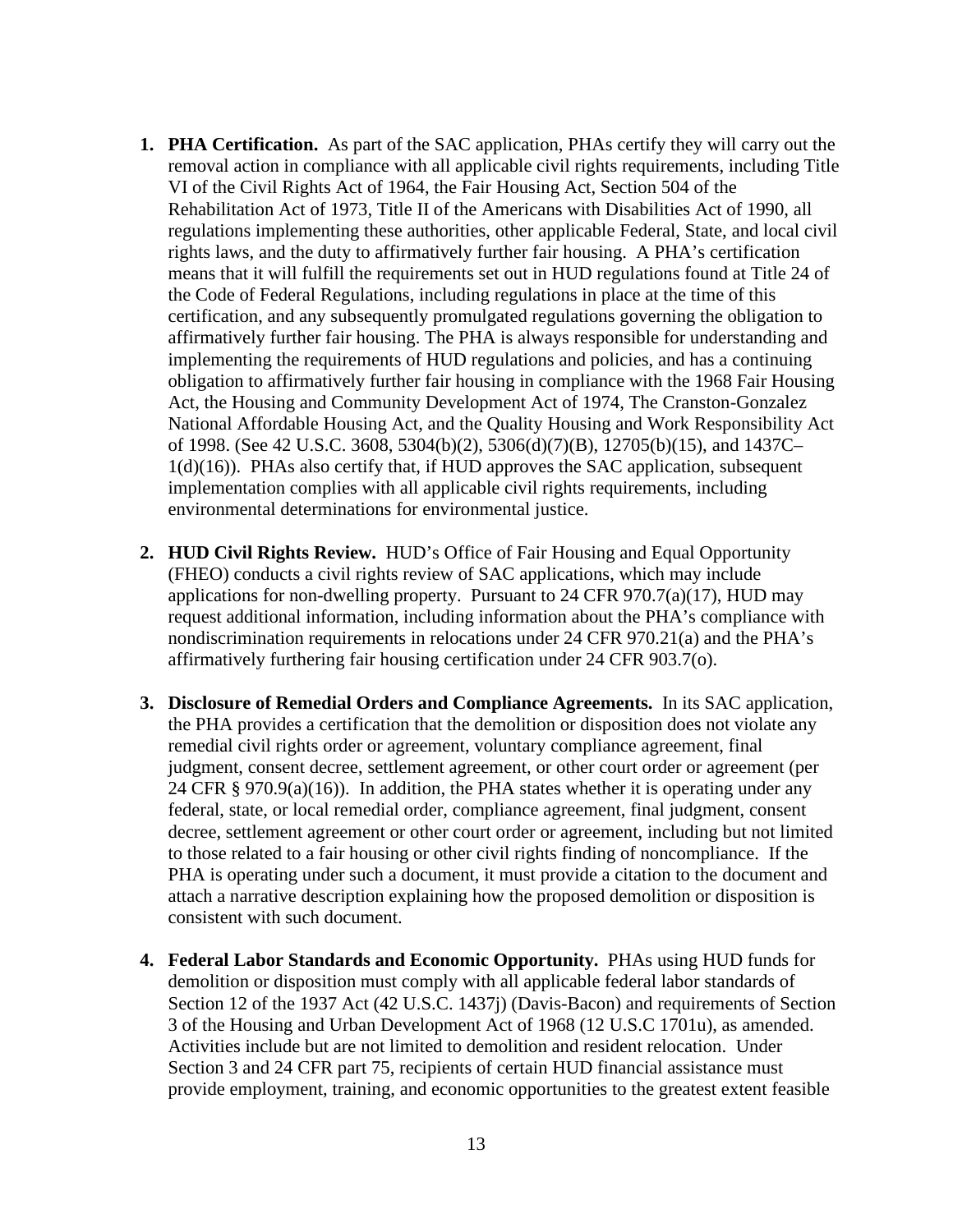to Section 3 residents or business concerns. Recipients of HUD funds have Section 3 obligations regardless of the amount of funds (see 24 CFR 75.3).

**5. Resident Consultation for Persons with Disabilities and Persons with Limited English Proficiency.** To ensure individuals with disabilities have reasonable opportunities to consult on the SAC application, PHAs must ensure communications and materials are accessible and in compliance with Section 504 of the Rehabilitation Act of 1973, 24 CFR 8.6, and the Americans with Disabilities Act of 1990, 28 CFR parts 35.160-35.163. This includes ensuring written and oral communications, including resident meetings, are provided in appropriate alternative formats as needed, e.g., Braille, audio, large type, accessible electronic communications, assistive listening devices, sign language interpreters, computer-assisted real time transcription of meetings, Brailled materials, large print documents, accessible web-based and email communications, and when providing materials via the Web. In selecting locations for consultation with residents, the PHA must provide equal access for persons with disabilities, conducting sessions at locations that are physically accessible to persons with disabilities, including individuals who use wheelchairs. Individuals with disabilities must receive services in the most integrated setting appropriate to their needs, meeting the needs of qualified individuals with disabilities that enables interactions to the fullest extent possible. The PHA is guided by the goal of maximizing participation in an integrated setting so that residents with disabilities and residents without disabilities may hear and consider each other's views. Priority shall be given to on-site accessible locations (e.g., TV rooms or informal gathering places) even if to do so requires multiple sessions with smaller groups of residents. Title VI of the Civil Rights Act of 1964 and regulations at 24 CFR part 1, require PHAs to take reasonable steps to ensure meaningful access to their programs and activities for persons who have limited ability to read, speak, or understand English (i.e., individuals who have limited English proficiency or LEP persons). Written materials provided in English are to be provided in regularly encountered languages among the residents. PHAs may need to provide interpreters to communicate between different languages to ensure LEP persons have meaningful access. PHAs hold meetings in languages other than English to provide direct communication and participation.

**7) Relocation of Residents.** If residents are relocated due to a demolition and/or disposition, the PHA must follow relocation requirements at 24 CFR 970.21, and not the relocation requirements at 49 CFR part 24, which implements the Uniform Relocation Assistance and Real Property Acquisition Policies Act of 1970 (URA), as amended. However, if subsequent acquisition, rehabilitation or demolition carried out with HUD funds or carried out with other HUD-funded activities causes residents to relocate, the URA may apply to those relocations. Additionally, if CDBG or HOME funds are used in the demolition or with conversion of lower-income dwelling units to a use other than lower-income dwelling units, the project may be subject to section 104(d) of the Housing and Community Development Act of 1974, including relocation assistance and one-for-one replacement provisions under 24 CFR part 42 subpart C.

**8) Technical Assistance.** Contact SACTA@hud.gov.